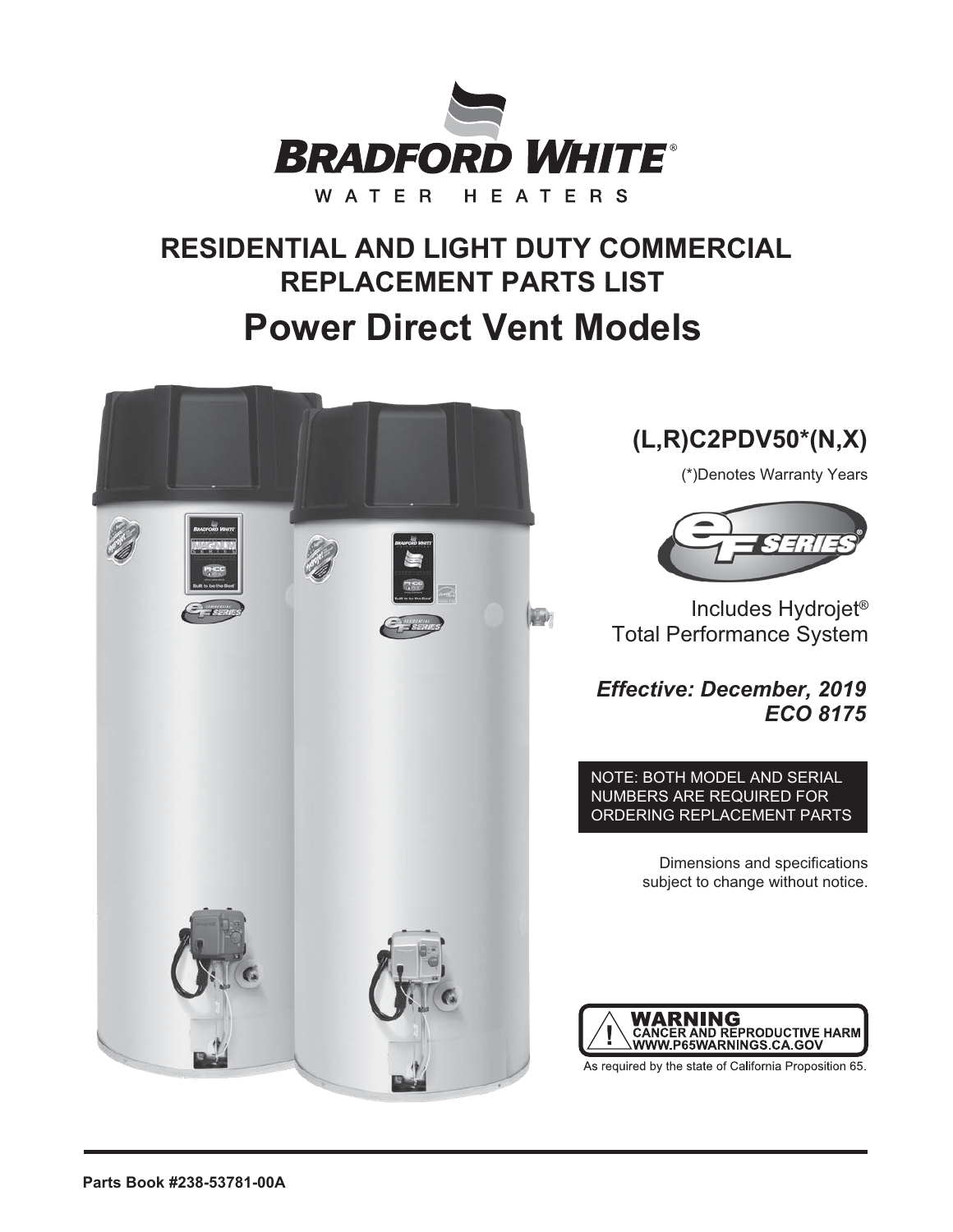![](_page_1_Figure_0.jpeg)

 $30 -$ 

![](_page_1_Picture_1.jpeg)

![](_page_1_Picture_2.jpeg)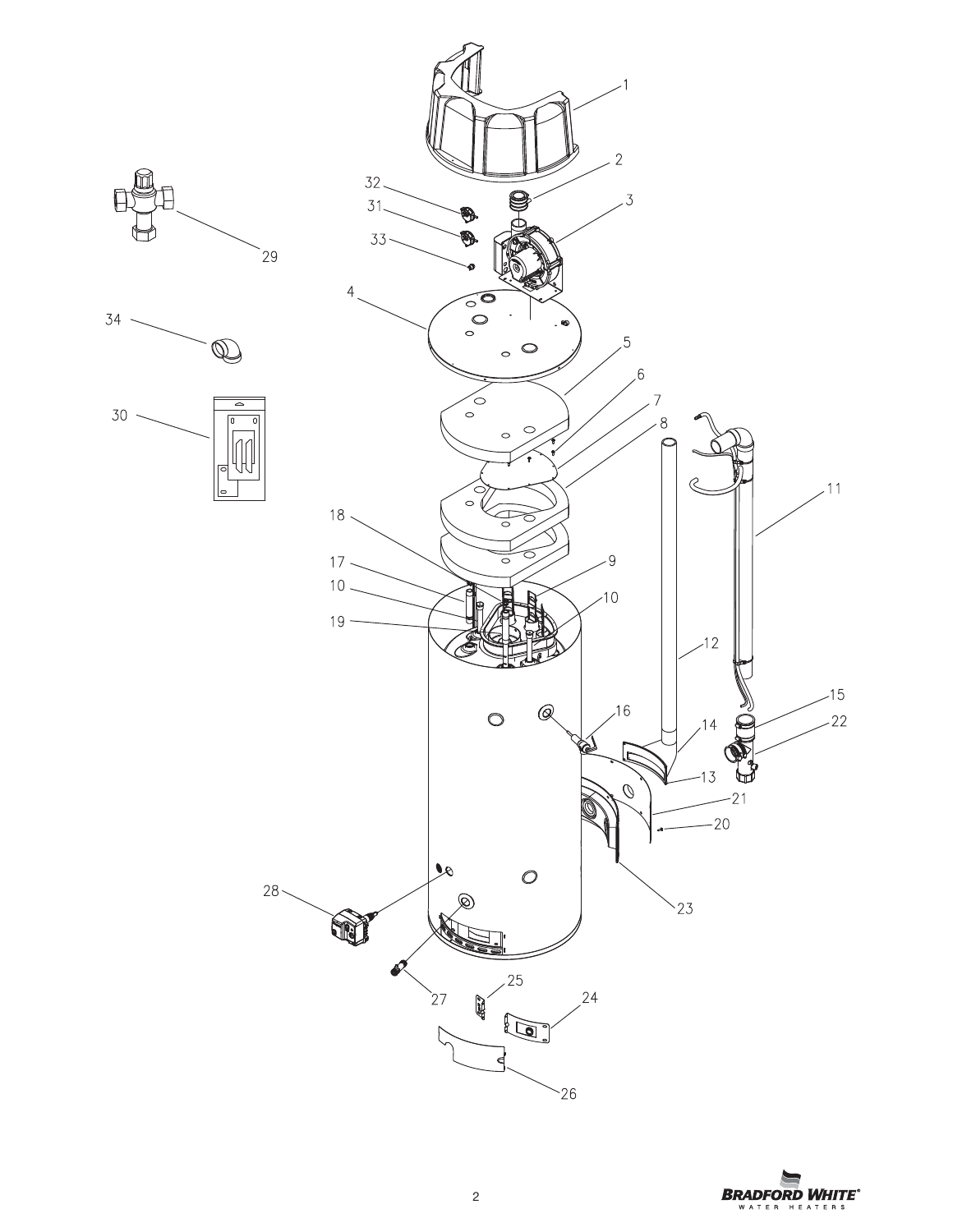|                | Item Description                             | Model                                        | Model                        | Model          | Model          |
|----------------|----------------------------------------------|----------------------------------------------|------------------------------|----------------|----------------|
|                |                                              | RC2PDV50H*N                                  | LC2PDV50H76*N                | RC2PDV50H*X    | LC2PDV50H76*X  |
|                | Surround                                     | 239-50864-00                                 | 239-50864-00<br>239-50864-00 |                | 239-50864-00   |
| $\overline{2}$ | 2" Exhaust Adapter                           | 239-50874-00<br>239-50874-00<br>239-50874-00 |                              | 239-50874-00   |                |
| 3              | Blower w/ 2" Exhaust Adapter                 | 415-53185-00                                 | 415-53185-00<br>415-53185-00 |                | 415-53185-00   |
| 4              | Jacket Head                                  | 239-50847-00                                 | 239-50847-00                 | 239-50847-00   | 239-50847-00   |
| 5              | <b>Jacket Head Insulation</b>                | 226-50839-00                                 | 226-50839-00                 | 226-50839-00   | 226-50839-00   |
| 6              | Screw #8-18 x 1/2 (QTY 10)                   | 239-32761-00                                 | 239-32761-00                 | 239-32761-00   | 239-32761-00   |
| $\overline{7}$ | <b>Flue Collector Assembly</b>               | 239-50849-00                                 | 239-50849-00                 | 239-50849-00   | 239-50849-00   |
| 8              | Collector Insulation (QTY 2)                 | 226-50841-00                                 | 226-50841-00                 | 226-50841-00   | 226-50841-00   |
| 9              | Flue Baffle                                  | 239-50826-00                                 | 239-50826-00                 | 239-50826-00   | 239-50826-00   |
| 10             | Hex Head Anode (A420 Aluminum) (QTY 2) #     | 224-49559-03                                 | 224-49559-03                 | 224-49559-03   | 224-49559-03   |
| 11             | Vent Pipe Assembly                           | 239-50846-01                                 | 239-50846-01                 | 239-50846-01   | 239-50846-01   |
| 12             | Intake Pipe Assembly                         | 239-53268-00                                 | 239-53268-00                 | 239-53268-00   | 239-53268-00   |
| 13             | Air Intake Boot Gasket                       | w/ Intake Boot                               | w/ Intake Boot               | w/ Intake Boot | w/ Intake Boot |
| 14             | Air Intake Boot                              | 239-47514-20                                 | 239-47514-20                 | 239-47514-20   | 239-47514-20   |
| 15             | Coupling-2 X 2                               | 239-47850-00                                 | 239-47850-00                 | 239-47850-00   | 239-47850-00   |
| 16             | <b>T&amp;P Relief Valve</b>                  | 230-40594-02                                 | 230-40594-02                 | 230-40594-02   | 230-40594-02   |
| 17             | Hot Water Outlet Nipple                      | 229-32762-28                                 | 229-32762-28                 | 229-32762-28   | 229-32762-28   |
| 18             | Kit Heat Trap Insert (QTY 2)                 | 265-45420-00                                 | 265-45420-00                 | 265-45420-00   | 265-45420-00   |
| 19             | Cold Water Inlet Pex                         | 229-53269-01                                 | 229-53269-01                 | 229-53269-01   | 229-53269-01   |
| 20             | Screw (QTY 8)                                | 239-51224-00                                 | 239-51224-00                 | 239-51224-00   | 239-51224-00   |
| 21             | <b>Exhaust Cover</b>                         | 239-51632-00                                 | 239-51632-00                 | 239-51632-00   | 239-51632-00   |
| 22             | Condensate Tee                               | 239-51529-00                                 | 239-51529-00                 | 239-51529-00   | 239-51529-00   |
| 23             | <b>Exhaust Gasket</b>                        | 239-50854-00                                 | 239-50854-00                 | 239-50854-00   | 239-50854-00   |
| 24             | Right Side Inner Door*                       | 239-45642-20                                 | 239-45642-20                 | 239-45642-20   | 239-45642-20   |
| 25             | Left Side Inner Door*                        | 239-43968-20                                 | 239-43968-20                 | 239-43968-20   | 239-43968-20   |
| 26             | Outer Door                                   | 243-43962-00                                 | 243-43962-00                 | 243-43962-00   | 243-43962-00   |
| 27             | <b>Brass Drain Valve</b>                     | 265-42351-02                                 | 265-42351-02                 | 265-42351-02   | 265-42351-02   |
| 28             | <b>Gas Valve</b>                             | 415-48795-02                                 | 415-48795-04                 | 415-48796-02   | 415-48796-04   |
| 29             | <b>ASSE Approved Mixing Valve (Optional)</b> | 239-51778-00                                 | 239-51778-00                 | 239-51778-00   | 239-51778-00   |
| 30             | Inner Door Gasket Kit                        | 265-51742-00                                 | 265-51742-00                 | 265-51742-00   | 265-51742-00   |
| 31             | Pressure Switch (-2.15" W.C. ±0.08)          | 415-53204-00                                 | 415-53204-00                 | 415-53204-00   | 415-53204-00   |
| 32             | Pressure Switch (-0.80" W.C. ±0.05)          | 415-53396-00                                 | 415-53396-00                 | 415-53396-00   | 415-53396-00   |
| 33             | <b>Blower Temperature Switch</b>             | 239-48752-00                                 | 239-48752-00                 | 239-48752-00   | 239-48752-00   |
| 34             | 2" Vent Elbow                                | 239-51794-00                                 | 239-51794-00                 | 239-51794-00   | 239-51794-00   |

\*Inner door gasket kit recommended

Order the specific component required for the quickest delivery.<br>#Anode may need to be cut to length, please see page 6 reference chart of anode length by model.

![](_page_2_Picture_4.jpeg)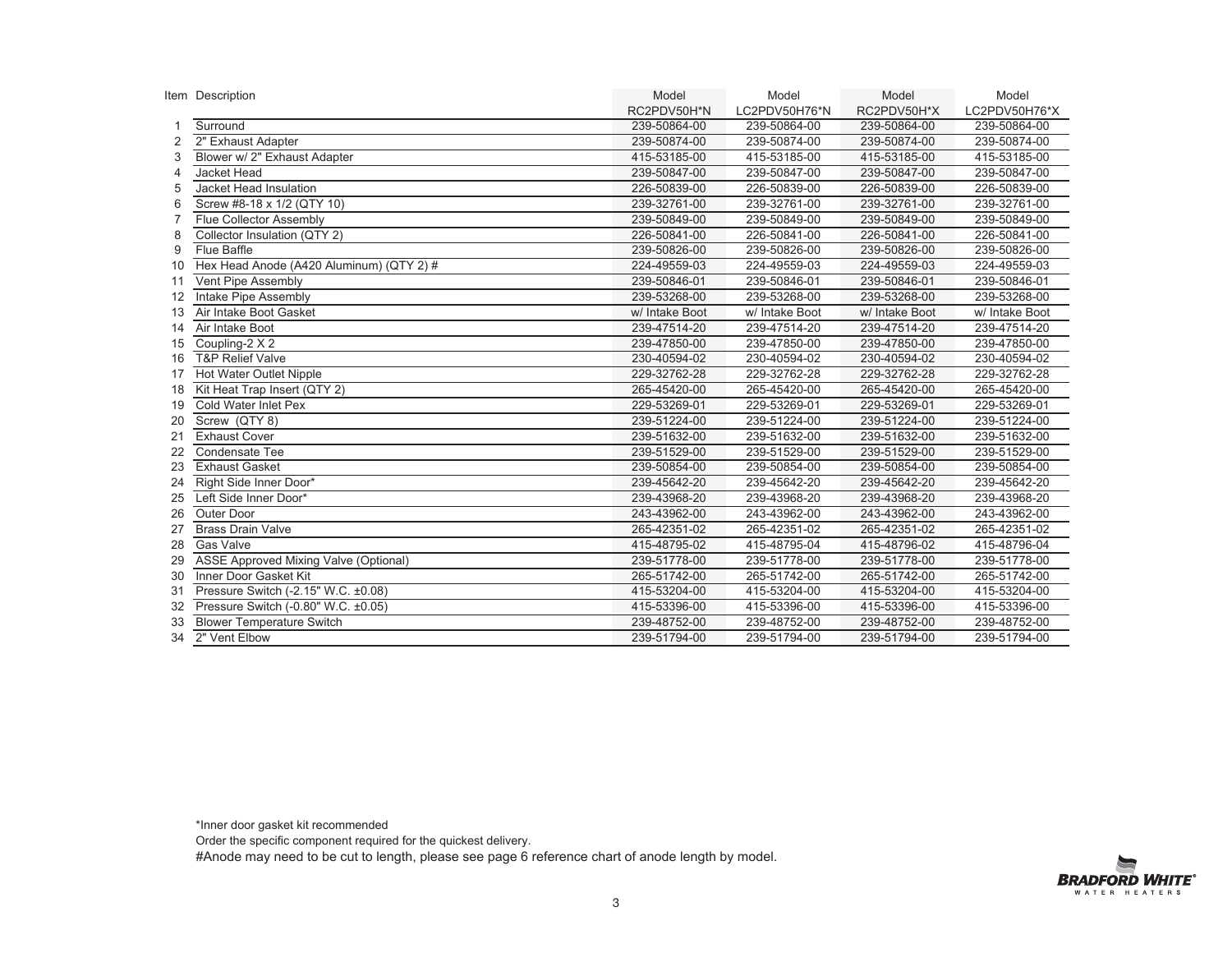![](_page_3_Figure_0.jpeg)

![](_page_3_Picture_1.jpeg)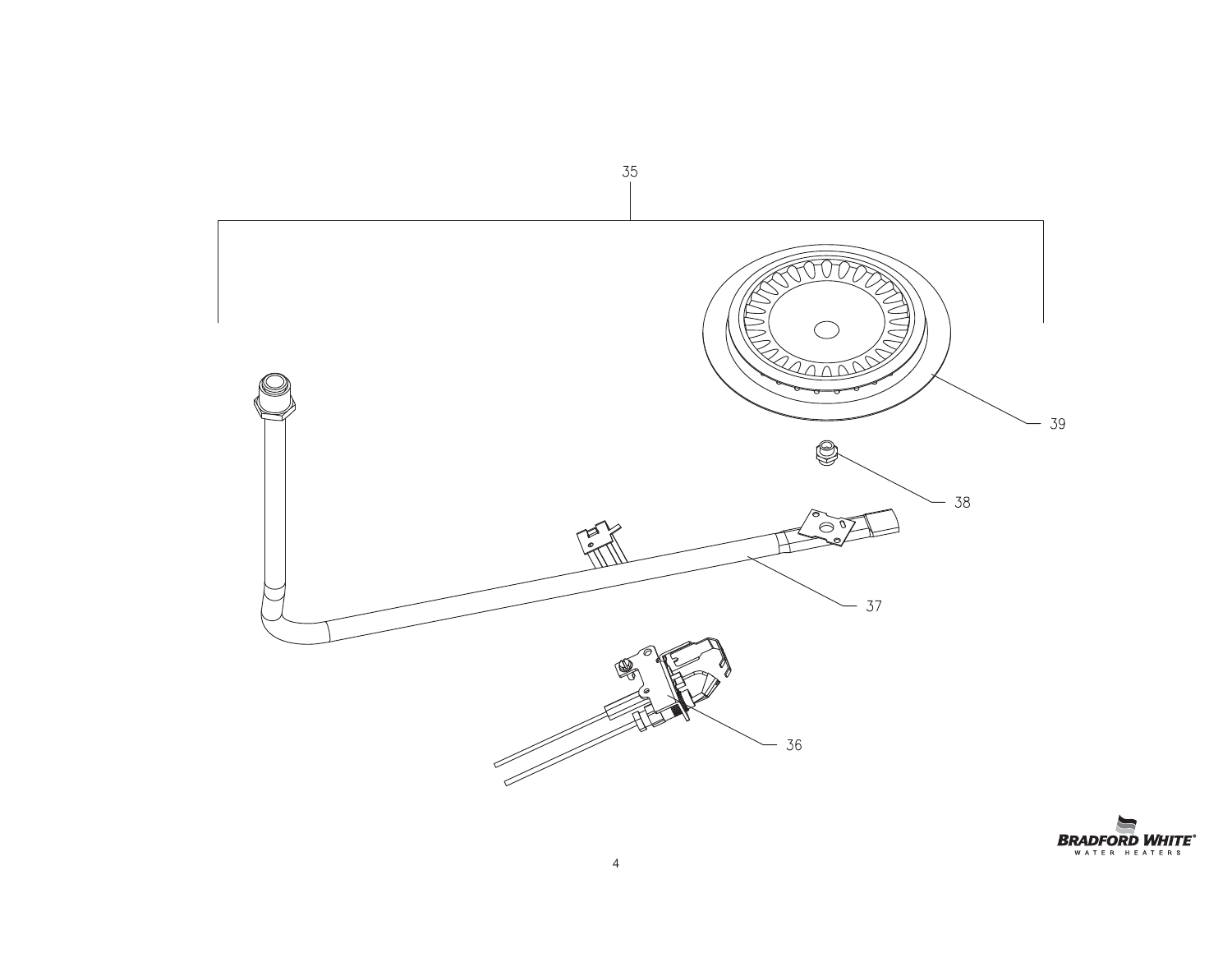|    | Item Description  | Model           | Model           | Model           | Model           |
|----|-------------------|-----------------|-----------------|-----------------|-----------------|
|    |                   | RC2PDV50H*N     | LC2PDV50H76*N   | RC2PDV50H*X     | LC2PDV50H76*X   |
| 35 | Burner Assembly** | 265-47784-03-21 | 265-47784-03-21 | 265-47376-02-40 | 265-47376-02-40 |
| 36 | Pilot*            | 233-45653-02    | 233-45653-02    | 233-45653-04    | 233-45653-04    |
| 37 | Feedline*         | 233-47374-03    | 233-47374-03    | 233-47672-04    | 233-47672-04    |
| 38 | Orifice*          | 2341034-21      | 234-41034-21    | 234-47064-40    | 234-47064-40    |
| 39 | Burner*           | 228-42506-00    | 228-42506-00    | 228-47000-00    | 228-47000-00    |

\*Inner door gasket kit recommended

\*\* Ordering a complete burner assembly may increase delivery time.

#Anode may need to be cut to length, please see page 6 reference chart of anode length by model.

![](_page_4_Picture_4.jpeg)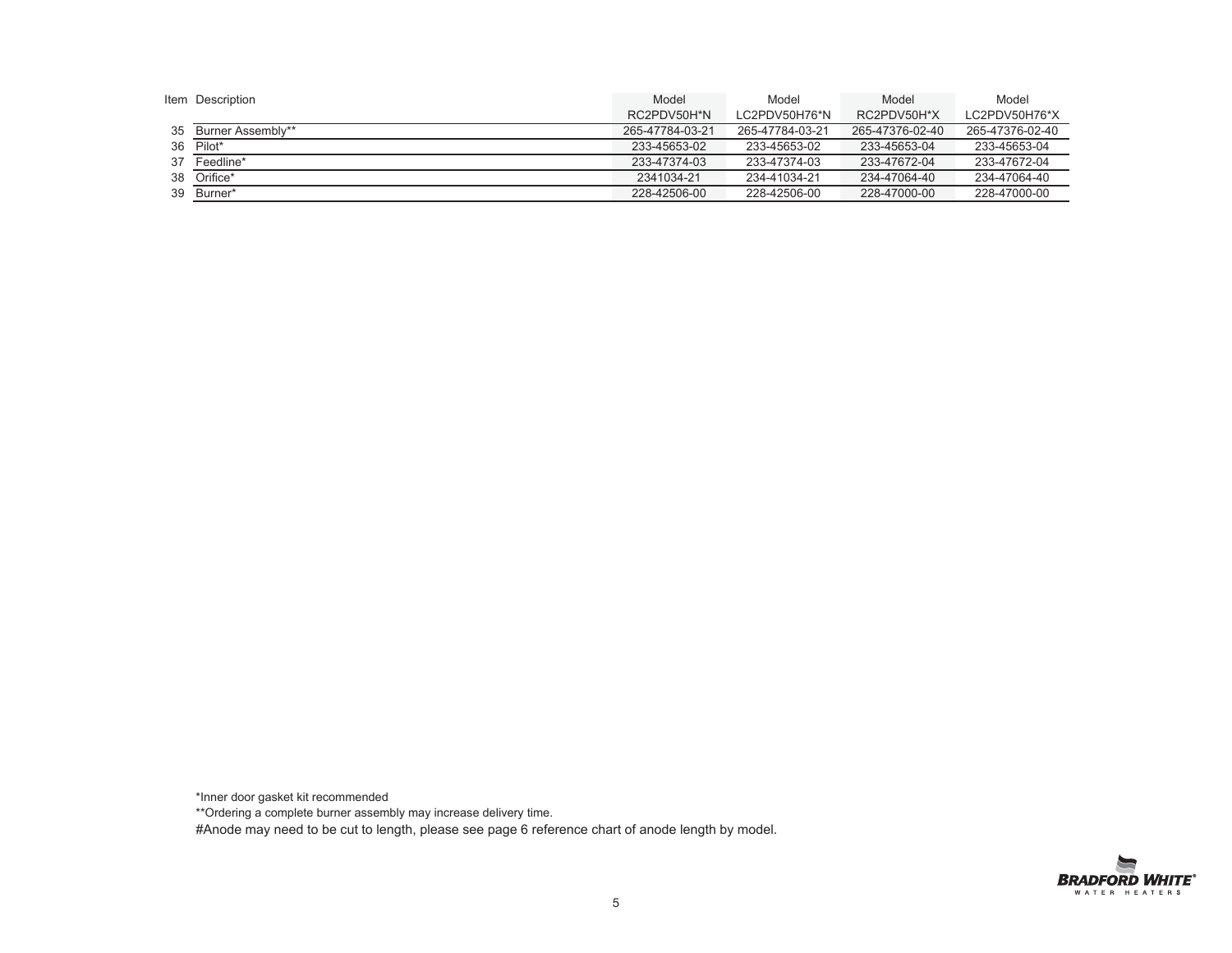## **Reference Chart of Anode Length by Model**

| Model               |               | <b>AOD Anode Cut</b><br>(End to end) | Hex Head Anode Cut<br>Length (End to end) |             |  |
|---------------------|---------------|--------------------------------------|-------------------------------------------|-------------|--|
|                     | <b>Inches</b> | <b>Millimeters</b>                   | <b>Inches</b>                             | Millimeters |  |
| $RC2PDV50H*(N,X)$   | ---           |                                      | 35                                        | 889         |  |
| RC2PDV50H*(N,X)-457 |               |                                      | 35                                        | 889         |  |
| $LC2PDV50H^*(N,X)$  | ---           | ---                                  | 35                                        | 889         |  |
| LC2PDV50H*(N,X)-457 |               |                                      | 35                                        | 889         |  |

![](_page_5_Picture_2.jpeg)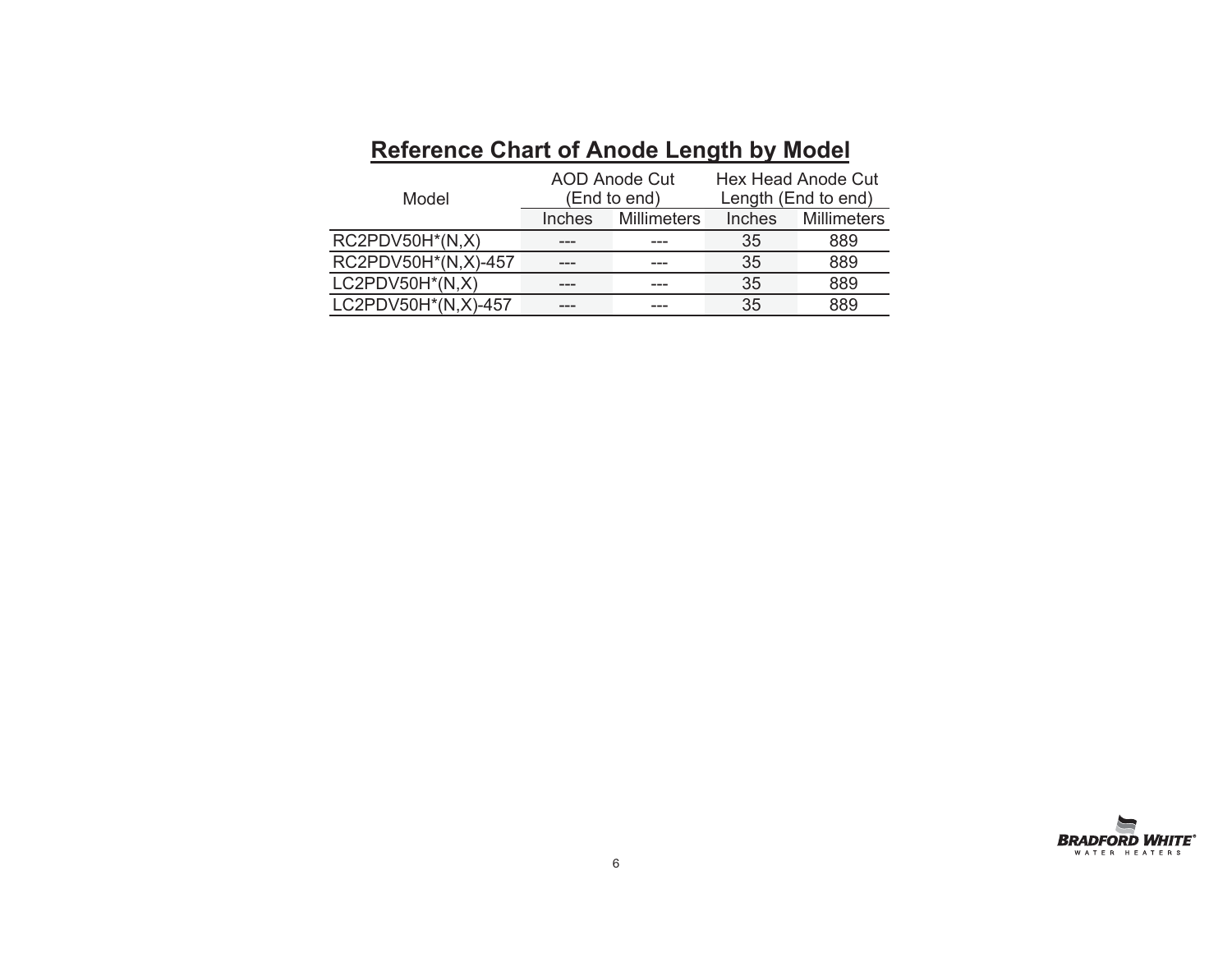| <b>NOTES</b>             |
|--------------------------|
|                          |
|                          |
|                          |
|                          |
|                          |
|                          |
|                          |
|                          |
|                          |
|                          |
|                          |
|                          |
|                          |
|                          |
|                          |
|                          |
|                          |
|                          |
|                          |
|                          |
|                          |
|                          |
|                          |
|                          |
| $\overline{\phantom{0}}$ |
| $\overline{\phantom{0}}$ |
|                          |
|                          |
|                          |
|                          |
| $\overline{\phantom{0}}$ |
|                          |
|                          |
|                          |
|                          |